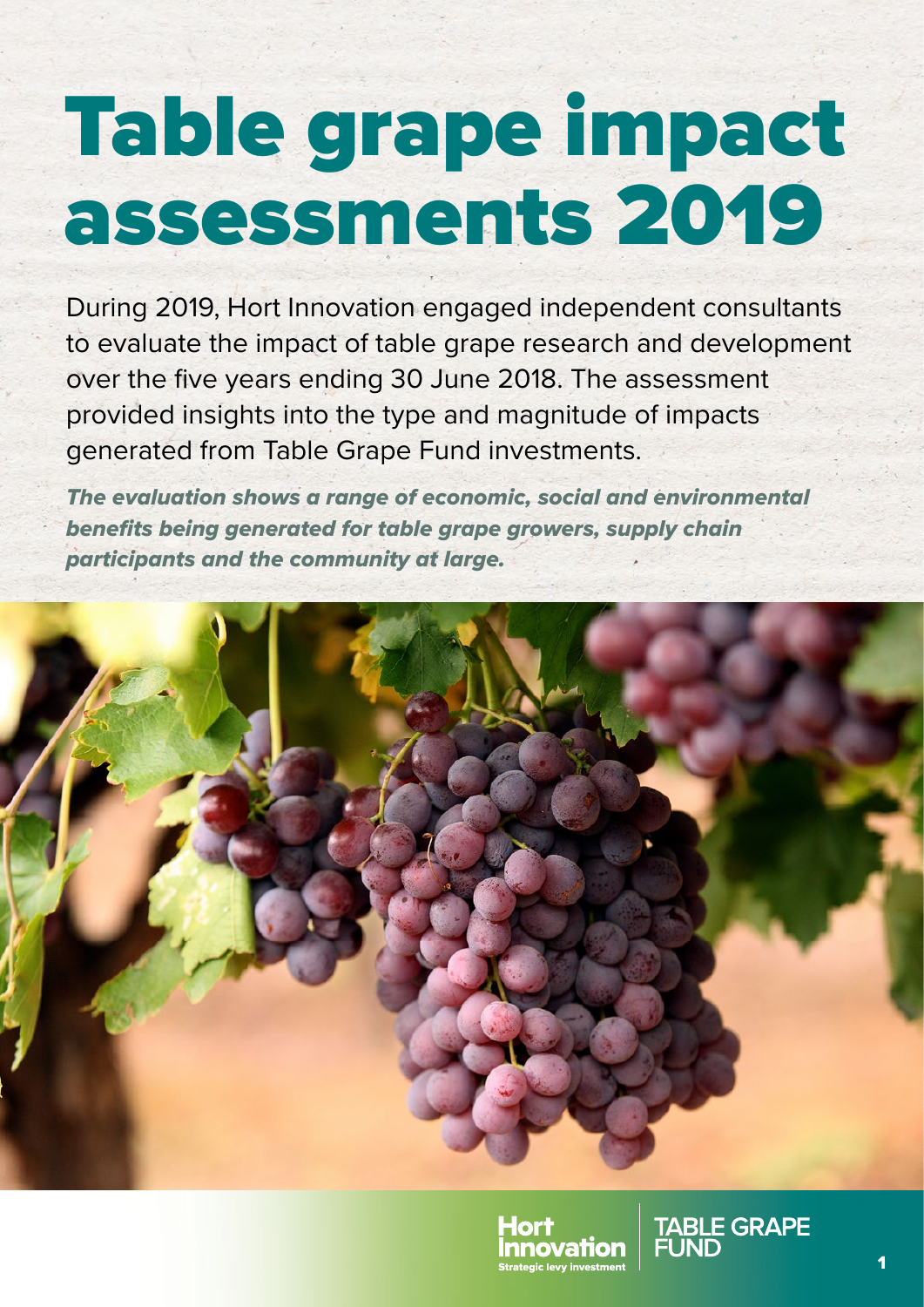

# How the impact assessments were made

Project population defined Projects sampled Projects evaluated



A pool of Table Grape Fund research and development (R&D) projects was identified, with the criteria of being completed between 1 June 2013 and 30 June 2018 and with a Hort Innovation managed investment value of at least \$80,000 – met by a total of 11 projects with a Hort Innovation investment value of \$5.0 million.

From this pool a random sample of six projects was selected (listed in subsequent tables). Together these six projects had a nominal Table Grape Fund value of \$2.88 million (57.7 per cent of the overall investment value). Three of the projects aligned with the table grape Strategic Investment Plan (SIP) 2017-2021 Outcome 1 (increase demand) and one aligned with each of Outcome 2 (quality), Outcome 3 (production efficiency) and Outcome 4 (capacity).

 $\circ =$ 

Each of the six projects was evaluated using a framework approach, looking at project objectives, activities, outputs and impacts. Some of the impacts identified were also valued in monetary terms.

The approach for evaluating the impacts was performed in line with impact assessment guidelines defined by the Council of Rural RDCs. The impact assessment consultants engaged with researchers, Hort Innovation staff and industry stakeholders to support the evaluations.



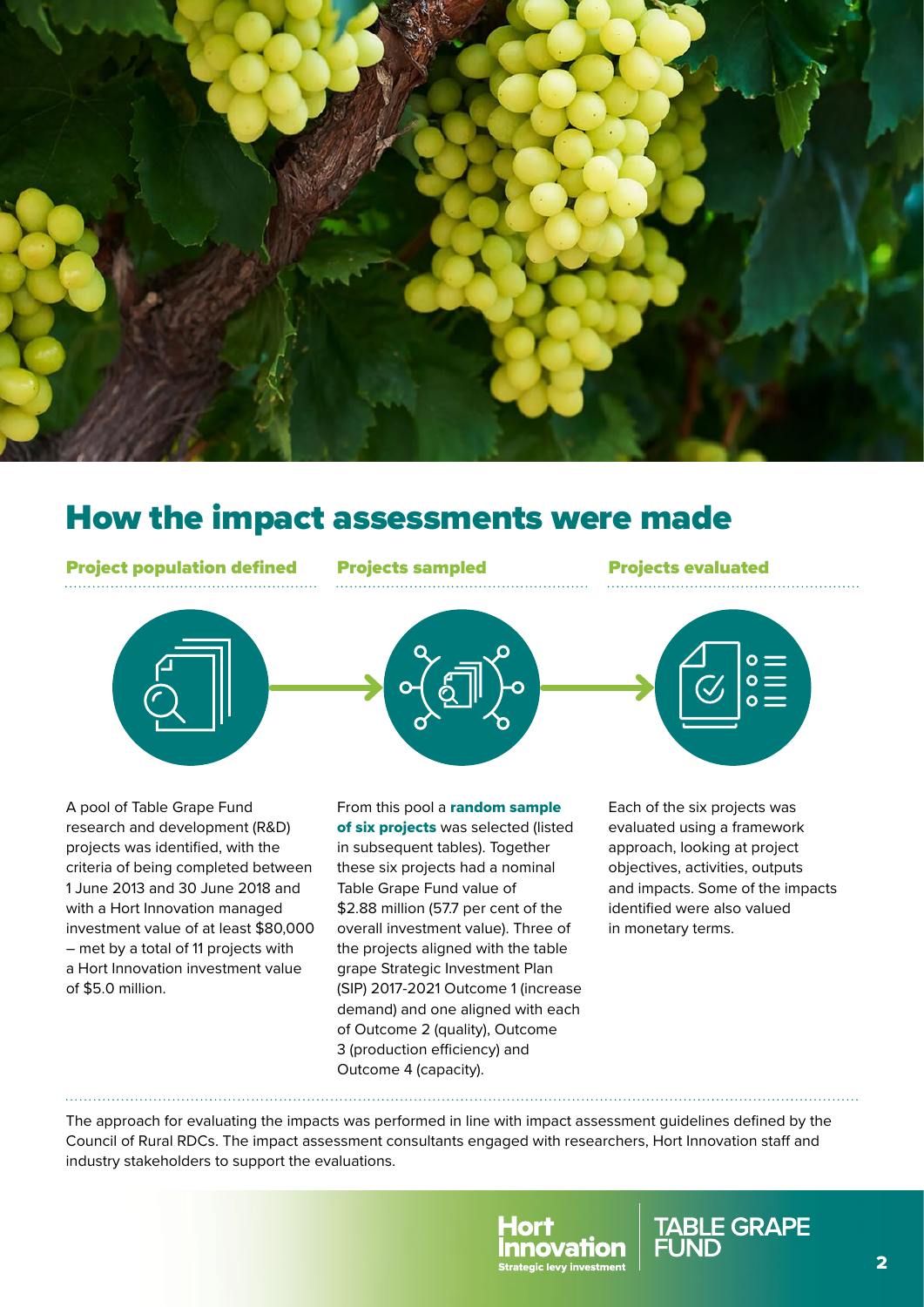# The results

The results demonstrated that the benefits of R&D investments in the Table Grape Fund were a sound investment for growers, with the benefit-cost ratio of the six sampled projects estimated at **2.98 to one.** Together, the benefits of the six projects are expected to deliver some **\$10.63 million** in additional value to the industry and community over the next 30 years (considering the present value of their benefits, minus the present value of their project costs).





Keeping in mind that while some impacts were valued, other benefits weren't quantifiable – meaning these results give a conservative estimate of the true benefits that will be realised.

Through the assessments, 24 impacts were identified as having been generated directly by the six randomly selected projects. Economic and social impacts were grouped into the following five broad categories. Environmental impacts included reduced chemical use which was achieved through implementation of best practice and Integrated Pest Management.

### Economic impacts

**Lower costs of production for table grape growers**  as a result of improved research adoption, exotic pest incursion management and Pest Free Area (PFA) restoration.

Example: *Co-management of the Greater Sunraysia PFA for market access* (MT12052), resulted in growers saving costs associated with post-harvest Qfly control.

#### **Additional profitable sales for table grape growers with additional export market access.**

Example: *Table grape export market access and maintenance* (TG11007) and *Export market access, maintenance, biosecurity and developing export markets for the Australian table grape industry*  (TG14000), resulted in additional profitable sales for table grape growers in China, Japan, South Korea and the Philippines.

#### **Additional domestic table grape sales with improved fruit quality and retail presentation.**

Example: *Undertaking industry activity to support the implementation of regulated quality standards* (TG09011), resulted in an improvement in eastern state table grape consumption as a result of increased grower awareness of the need to supply mature fruit and improved presentation of table grapes through supermarket supply chains.

## Social impacts

**Increased industry and service provider capacity.**  Sampled projects added to the skill sets of growers, extension officers, communication specialists, industry representative body ATGA, Plant Health Australia and export market access negotiators.

Example: *Co-management of the Greater Sunraysia Pest Free Area for market access (MT12052), provided table grape growers with new skills in biosecurity applicable to area-wide freedom and on-farm management.*

**Productivity/profitability benefits having a flow-on effect to support improved community wellbeing in table grape growing areas.**

Projects which lowered table grape cost of production or resulted in increased profitable sales of table grapes will generate flow-on income and employment opportunities in table grape growing areas.

For full details of the impact assessments including detailed reports on each project, visit [www.horticulture.com.au/mt18009](http://www.horticulture.com.au/mt18009)